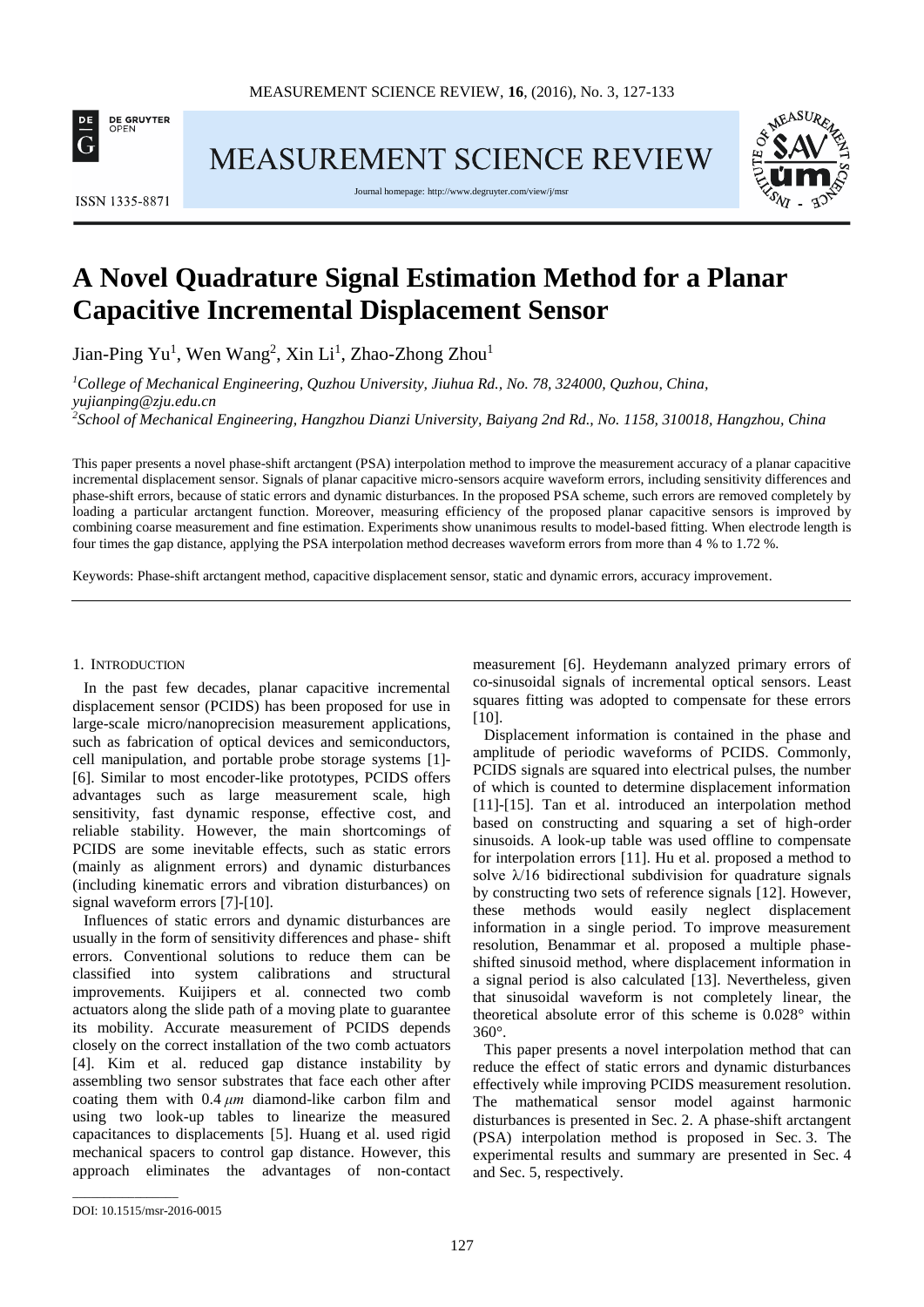#### 2. SENSOR MODEL AGAINST HARMONIC DISTURBANCES

#### *A. Sensor mechanism*

Fig.1. shows the schematic structure of the proposed PCIDS. The sensor consists of a fixed plate (FP) and a moving plate (MP). In the figure, *P* is the electrode interval on MP, *l* is the electrode length of MP and FP, *g* is the gap distance of MP and FP, and *L<sup>S</sup>* is the vertical distance of sensing electrodes to *X* or *Y* axis. Common electrodes on MP are parallel and electrically connected, on which a sinusoidal voltage *Vinput* should be applied during measurement. Eight sensing electrodes on FP are positioned symmetrically around the rotational center *O* (an assumed origin). The sensing electrodes and common electrodes consist of eight sensing capacitors, namely,  $SX_{1N}$ ,  $SX_{10}$ ,  $SX_{2N}$ ,  $SX_{2Q}$ ,  $SY_{2N}$ ,  $SY_{2Q}$ ,  $SY_{1N}$ , and  $SY_{1Q}$ .

Sensing capacitors  $SX_{1N}$ ,  $SX_{1Q}$ ,  $SX_{2N}$ , and  $SX_{2Q}$  provide *X* direction displacement information.  $SY_{1N}$ ,  $SY_{1Q}$ ,  $SY_{2N}$ , and SY<sub>20</sub> provide *Y* direction displacement information. Four sensing capacitors ( $SX_{1Q}$ ,  $SX_{2Q}$ ,  $SY_{1Q}$ ,  $SY_{2Q}$ ) are all  $(1/4)P$ shifted to sensing capacitors  $(SX_{1N}, SX_{2N}, SY_{1N}, SY_{2N})$  in their respective measurement directions. Signals from  $SX_{1N}$ , SX<sub>2N</sub>, SY<sub>1N</sub>, and SY<sub>2N</sub> are implied to have a  $(1/2)\pi$  phase shift to signals  $SX_{10}$ ,  $SX_{20}$ ,  $SY_{10}$ , and  $SY_{20}$  [16].



Fig.1. Schematic view of a PCIDS: a) front view; b) cross view.

# *B. Signal model against disturbances*

Setting aside fringe effects, signals from eight sensing capacitors are all in perfect periodic triangular waveforms given that common electrodes on MP are parallel. However, in reality, fringe effects would introduce severe uncertain distortion (rounded) on signal waveforms. To clarify the influence of fringe effects on signal nonlinearity, a full capacitance model is calculated under Maxwell's equations first.

As illustrated in Fig.1., common electrodes are periodically positioned on MP and driven by a positive voltage *Vinput*. Meanwhile, sensing electrodes on FP are virtually ground to diminish electrical interferences. Margins on MP and FP are both ground. If the potential on the FP and MP is assumed as  $\Phi_1(x)$  and  $\Phi_2(x)$ , respectively, then its Fourier expansion can be expressed as:

$$
\Phi_1(x) = 0 \tag{1}
$$

$$
\Phi_2(x) = \frac{V_{input}}{2} + \sum_{n=odd} \frac{2V_{input}}{n\pi} \sin(k_n x)
$$
 (2)

where  $k_n$  $k_n = \frac{n}{l}$  $=\frac{n\pi}{\cdot}$ .

When MP has a travel position  $\delta$  in its direction, its charge distribution on the surface of FP can be determined by Maxwell's equation.

$$
\sigma = -\varepsilon_0 \varepsilon_r \left[ \frac{V_{input}}{2g} + \sum_{n=odd} \frac{2V_{input}}{l} \frac{\sin(k_n(x-\delta))}{\sinh(k_n g)} \right]
$$
(3)

Given that MP is grounded in the period [-l, 0], we are interested only in the charge in the period [0, l]. Integrating the charge distribution on FP can achieve the capacitance as:

$$
C(x) = \frac{Q}{V_{input}} = -\varepsilon_0 \varepsilon_r l \left[ \frac{l}{2g} - \sum_{n=odd} \frac{4}{k_n l \sinh(k_n g)} \cos(k_n x) \right] \tag{4}
$$

As in (4), electrode length is implied to be a key factor that determines sensor waveform nonlinearity to gap-distance ratio (*l/g*). Fig.2. illustrates a standard deviation comparison of waveform deformation errors of the proposed sensor signals to ideal triangular and sinusoidal waveforms under different *l/g* ratio. The comparison indicates that the actual waveform is more closely dependent on sinusoidal waveforms than triangular waveforms, especially when *l/g* ratio is less than two. Thus, in the actual PCIDS model, signals can be considered sinusoidal waveforms. Moreover, when a common arctangent operation is applied, standard deviation of waveform deformation errors can still be decreased.



Fig.2. Standard deviation comparison of waveform deformation errors under different *l/g* ratio.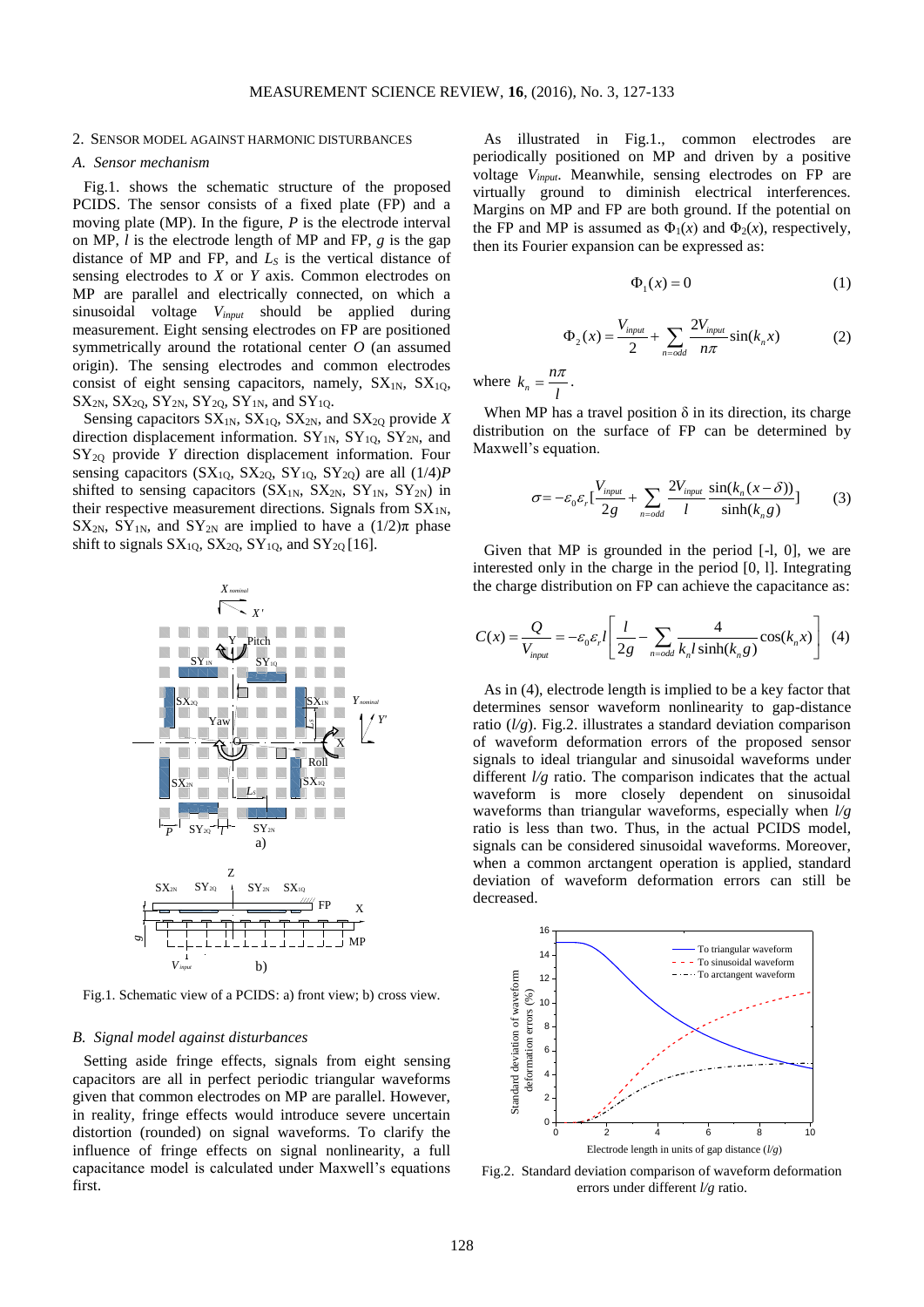On the basis of this conclusion, when MP and FP are completely parallel and facing each other as shown in Fig.1., normalized nominal output signals from the eight sensing capacitors can be expressed as:

$$
\begin{cases}\nX_{1N}^{nominal} = X_{2N}^{nominal} = \cos[2\pi \cdot (X_{nominal})/P] \\
-X_{1Q}^{nominal} = X_{2Q}^{nominal} = \sin[2\pi \cdot (X_{nominal})/P]\n\end{cases}
$$
\n(5)

$$
\begin{cases}\nY_{1N}^{nominal} = Y_{2N}^{nominal} = \cos[2\pi \cdot (Y_{nominal}) / P] \\
-Y_{1Q}^{nominal} = Y_{2Q}^{nominal} = \sin[2\pi \cdot (Y_{nominal}) / P]\n\end{cases} \tag{6}
$$

where *Xnominal* and *Ynominal* represent the theoretical displacement of the MP in *X* and *Y* direction.

However, excluding fringe effects, static errors and dynamic disturbances are inevitable during measurement, thereby affecting PCIDS in the form of roll, yaw, pitch, and vertical movements of MP and FP.

Those static and dynamic disturbances are usually minimal. Yaw movement can be seen as a combination of two separate linear movements in the *X* and *Y* directions. Linear movements of  $SX_{1N}$ ,  $SX_{1Q}$ ,  $SX_{2N}$ , and  $SX_{2Q}$  in the *X* direction cause each to have a phase-shift error as shown in (7). Similarly, linear movements of  $SY_{1N}$ ,  $SY_{1Q}$ ,  $SY_{2N}$ , and  $SY_{2Q}$  in the *Y* direction cause each to have a phase-shift error as shown in (8).

$$
\begin{cases}\nX'_{1N} = \cos[2\pi \cdot (X_{nominal} + X_{\theta_z})/P] \\
X'_{1Q} = -\sin[2\pi \cdot (X_{nominal} - X_{\theta_z})/P] \\
X'_{2N} = \cos[2\pi \cdot (X_{nominal} - X_{\theta_z})/P] \\
X'_{2Q} = \sin[2\pi \cdot (X_{nominal} + X_{\theta_z})/P]\n\end{cases} (7)
$$

$$
\begin{cases}\nY'_{1N} = \cos[2\pi \cdot (Y_{nominal} + Y_{\theta z}) / P] \\
Y'_{1Q} = -\sin[2\pi \cdot (Y_{nominal} - Y_{\theta z}) / P] \\
Y'_{2N} = \cos[2\pi \cdot (Y_{nominal} - Y_{\theta z}) / P] \\
Y'_{2Q} = \sin[2\pi \cdot (Y_{nominal} + Y_{\theta z}) / P]\n\end{cases}
$$
\n(8)

$$
X_{\theta z} = Y_{\theta z} = L_s \cdot \sin(\theta_z)
$$
 (9)

where  $\theta_Z$  is the yaw angle of MP; and  $X_{\theta Z}$  and  $Y_{\theta Z}$  are the linear movements of MP to the eight sensing electrodes on FP caused by yaw angle. PCIDS in Fig.1. is symmetrically designed. Thus, *XθZ* is equivalent to *YθZ*.

Movements caused by roll and pitch angles can also be considered a combination of linear movement in the *Z* direction and linear movement in the *X* or *Y* direction. However, linear movements in the *X* or *Y* direction in this study are neglected because they are too small compared with the linear movement in the *Z* direction. Thus, influences of roll and pitch movement are considered the same as vertical movements, affecting only the amplitude of PCIDS outputs. Then, the actual PCIDS model against static

and dynamic disturbances is illustrated as 
$$
(10)
$$
,  $(11)$ .

mic disturbances is illustrated as (10), (11).  
\n
$$
\begin{cases}\nX_{1N} = K_{X1N} \cdot \cos[2\pi \cdot (X_{nominal} + X_{\theta_z})/P] \\
X_{1Q} = -K_{X1Q} \cdot \sin[2\pi \cdot (X_{nominal} - X_{\theta_z})/P] \\
X_{2N} = K_{X2N} \cdot \cos[2\pi \cdot (X_{nominal} - X_{\theta_z})/P] \\
X_{2Q} = K_{X2Q} \cdot \sin[2\pi \cdot (X_{nominal} + X_{\theta_z})/P]\n\end{cases}
$$
\n(10)  
\n
$$
\begin{cases}\nY_{1N} = K_{Y1N} \cdot \cos[2\pi \cdot (Y_{nominal} + Y_{\theta_z})/P]\n\end{cases}
$$

$$
\begin{cases}\nI_{1N} = \mathbf{A}_{Y1N} \cdot \cos\left[\frac{2\pi}{L} \cdot (I_{nominal} + I_{\theta z})/P\right] \\
Y_{1Q} = -K_{Y1Q} \cdot \sin\left[\frac{2\pi}{L} \cdot (Y_{nominal} - Y_{\theta z})/P\right] \\
Y_{2N} = K_{Y2N} \cdot \cos\left[\frac{2\pi}{L} \cdot (Y_{nominal} - Y_{\theta z})/P\right] \\
Y_{2Q} = K_{Y2Q} \cdot \sin\left[\frac{2\pi}{L} \cdot (Y_{nominal} + Y_{\theta z})/P\right]\n\end{cases} (11)
$$

where *KX1N*, *KX1Q*, *KX2N*, *KX2Q*, *KY1N*, *KY1Q*, *KY2N*, *KY2Q* represent approximate relationships of sensor sensitivity to roll, pitch angles and vertical movement of the MP.

## 3. PRINCIPLE OF PSA INTERPOLATION METHOD

The above analysis indicates that PCIDS accuracy is closely dependent on that of acquired waveforms. Thus, reducing effects of static and dynamic disturbances is of paramount importance. Normalizing (10) and (11) would remove the effect of sensitivity differences, turning signals into  $X'_{1N}$ ,  $X'_{1Q}$ ,  $X'_{2N}$ ,  $X'_{2Q}$ ,  $Y'_{1N}$ ,  $Y'_{1Q}$ ,  $Y'_{2N}$ , and  $Y'_{2Q}$  as shown in (7) and (8). However, if arctangent waveforms are then directly derived from normalized signals as shown in (12) and (13), then phase-shift errors would have unexpected influences on displacement estimation.

$$
\begin{cases}\nX_1 = \frac{P}{2\pi} \arctan \frac{-X'_{1Q}}{X'_{1N}} \\
X_2 = \frac{P}{2\pi} \arctan \frac{X'_{2Q}}{X'_{2N}}\n\end{cases}
$$
\n(12)

$$
\begin{cases}\nY_1 = \frac{P}{2\pi} \arctan \frac{-Y'_{1Q}}{Y'_{1N}} \\
Y_2 = \frac{P}{2\pi} \arctan \frac{Y'_{2Q}}{Y'_{2N}}\n\end{cases}
$$
\n(13)

In the PSA scheme, the *X*-*Y* displacement signals are obtained by a particular arctangent function as shown in (14) and (15). Effects of phase-shift errors on *X*-*Y* quadrature waveforms are also removed. The following expressions contain only information of the theoretical *X*-*Y* movements as *Xnominal* and *Ynominal*.

$$
X_{nominal} = \frac{P}{2\pi} \arctan \frac{-X_{1Q} + X_{2Q}'}{X_{1N} + X_{2N}'} \tag{14}
$$

$$
Y_{nominal} = \frac{P}{2\pi} \arctan \frac{-Y_{1Q} + Y_{2Q}'}{Y_{1N} + Y_{2N}}
$$
 (15)

Furthermore, after acquiring signal models as shown in (14) and (15), the PSA method improves PCIDS measurement resolution by combining coarse displacement measurement and fine displacement estimation value as (16).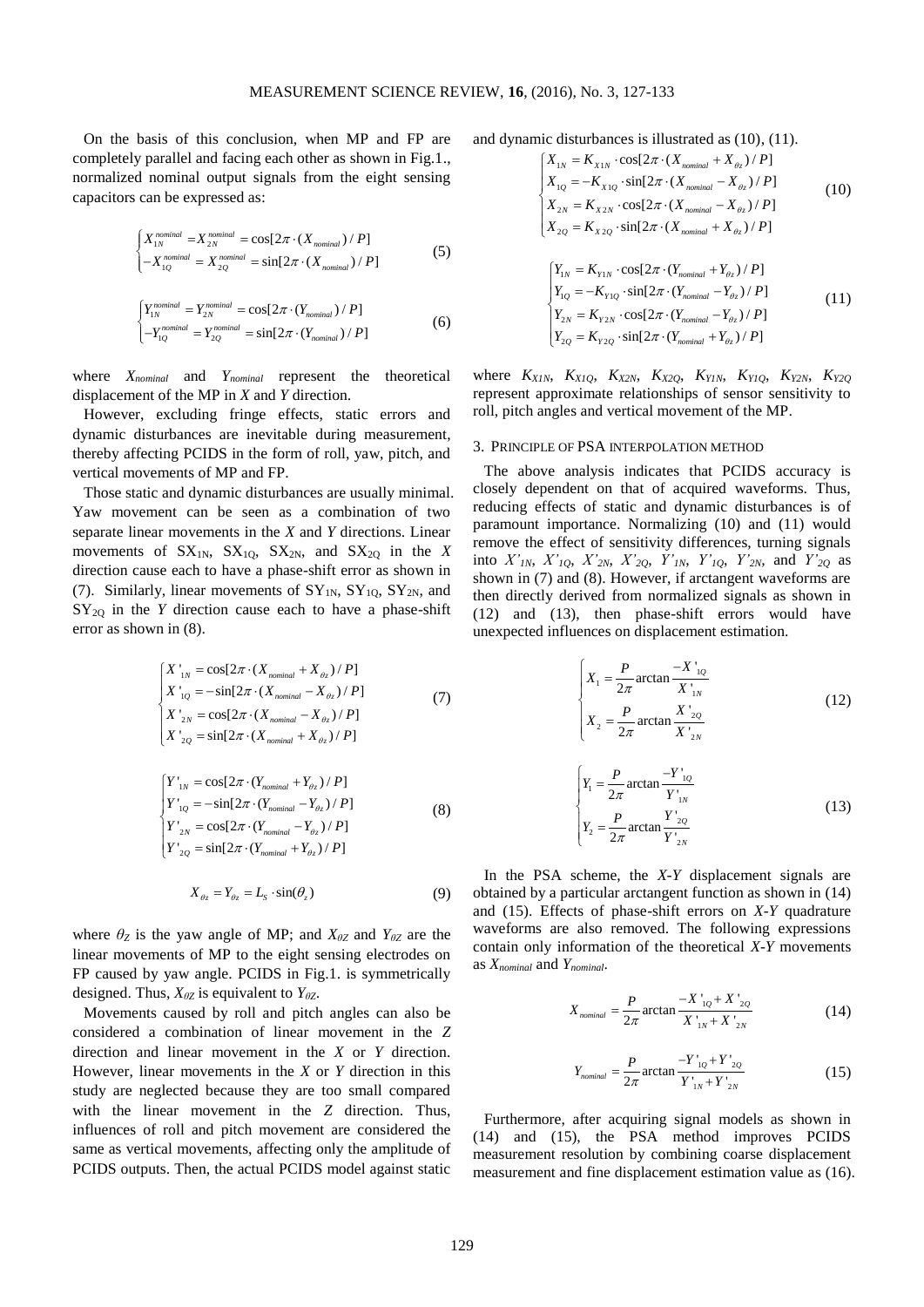$$
D = D_c + D_F \tag{16}
$$

Fig.3. illustrates the basic principle of the PSA interpolation method. First, *N* sets of shifted arctangent signals are derived from (17). Then, certain segments of each shifted arctangent are combined to form a useful triangular waveform for later interpolation.

$$
T(\theta - i\varphi) = \frac{P}{2\pi} \arctan[\frac{\tan(\theta) - \tan(i\varphi)}{1 + \tan(\theta) \cdot \tan(i\varphi)}]
$$
(17)

where *i*=1, 2, 3,… … ,2*N*-1, *φ*=*π*/(2*N*), *θ*=2*πXnominal*/*P* or  $2\pi Y$ <sub>*nominal*</sub> $\langle P$ .



Fig.3. Principle of PSA interpolation method.

PSA scheme (17) shifts the phase value of the given signals only and not on the specific value of signal magnitudes. Thus, when given signals have nonlinearity errors, the number of modulation *N* neither enhances nor rejects nonlinearity errors introduced by static and dynamic errors.



Fig. 4. Simulation results of a PSA interpolation method when *N*=8.

The generated triangular signal is first squared into pulses. Coarse displacement of MP *D<sup>C</sup>* can be measured by counting the number of pulses. The fine displacement *D<sup>F</sup>* is then determined by the analog output in the last single period.

Analog signal measurement is retained in the PSA interpolation method. Thus, lost displacement information in the conventional interpolation method is now obtained by the PSA interpolation method.

Fig.4. presents the simulation results of the PSA interpolation method when *N*=8. (14) completely removes influences of phase-shift errors and sensitivity differences. Theoretical *X* movement as *Xnominal* is acquired. The phaseshift function (17) generates a set of triangular waveforms. PCIDS measurement resolution and efficiency are improved through calculation (16).

Conclusively, the following points are the advantages of the PSA interpolation method over traditional phase-shift interpolation methods: 1) effects of static errors and dynamic disturbances are theoretically removed; 2) arctangent waveform is absolutely linear, and PSA signals do not have theoretical nonlinearity errors; 3) PSA signals are derived from a set of sinusoidal and cosine signals; waveform deformation errors are well balanced within a full period; 4) PSA interpolation acquires higher measurement resolution by combining coarse measurement and fine estimation; the improvement is that displacement information in the final single period is calculated in the fine estimation.

## 4. EXPERIMENTS AND DISCUSSION

A PCIDS system is constructed as shown in Fig.5. and consists of a micro motion stage with nanometer resolution, a vertical motion stage, two tilting motion stages, a rotational motion stage, PCIDS, and a PSA interpolation system. MP and FP are fabricated as a printed circuit board. NANOMOTION® motor with a resolution of 10 *nm* is applied to provide the displacement of the micro motion stage. Tilting and rotating stages are mounted for adjusting installation errors and system calibration. The vertical motion stage provides *Z* direction motion for gap distance adjustment. Phase-locked detection is chosen for signal sampling, and noise errors would be removed effectively. The PSA interpolation system, including phase-shift, counting, and interpolation, is constructed on LABVIEW®.

Reasonable system calibration should be carried out to protect PCIDS measurement from the influences of static errors. However, dynamic disturbances mainly in the form of kinematic errors and vibration disturbances would bring unexpected errors during measurement. Even sophisticated calibration cannot completely remove static errors. Thus, in most circumstances, static errors and dynamic disturbances are inevitable in PCIDS measurement.

On the basis of the principle of PSA interpolation method in Sec. 3, the PCIDS developed in this study can prevent the effects of measurement disturbances, such as roll, yaw, pitch, and vertical errors. Thus, if experiments reveal unanimous mathematical calculation results, then the ability of PSA interpolation method to ensure the satisfactory performance of PCIDS despite measurement disturbances can be validated.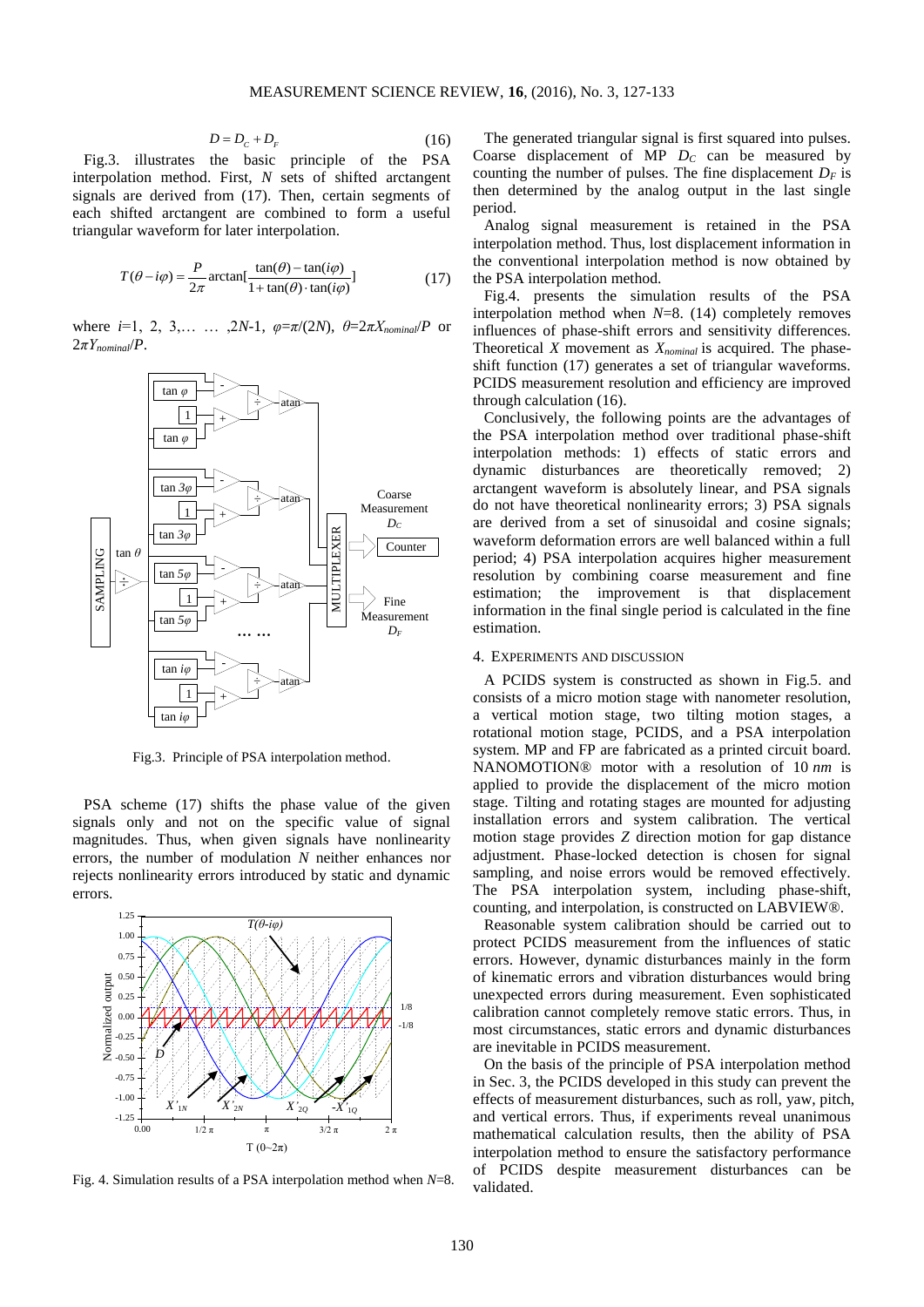

Fig.5. Test bench of the proposed planar capacitive incremental displacement sensor system.



Fig.6. PCIDS signals in a single period when *l*/*g*=4: a) demodulation outputs of PCIDS as *X1N*, *X2N*, *X1Q*, *X2Q*; b) normalized waveforms as  $X'_{IN}$ ,  $X'_{2N}$ ,  $X'_{1Q}$ ,  $X'_{2Q}$ .

Fig.6.a) depicts the demodulation outputs of PCIDS as *X1N*,  $X_{2N}$ ,  $X_{1Q}$ , and  $X_{2Q}$  in a single period when the electrode length is four times the gap distance (*l*/*g*=4). Even after system calibration, static errors and dynamic disturbances

are not completely removed, thereby introducing severe sensitivity differences and phase-shift errors to output waveforms.

Fig.6.b) depicts normalized waveforms of *X'1N*, *X'2N*, *X'1Q*, and *X'2Q*, with sensitivity differences removed. However, phase-shift errors remain. If acquired normalized waveforms are considered ideal quadrature waveforms, then phase-shift errors would diminish measurement accuracy. Fig.7. plots the arctangent waveform directly from normalized waveforms (12). Acquired waveforms exhibit severe distortion. Fig.8. plots waveform errors and shows that the standard deviations of the  $X_I$  and  $X_2$  waveform errors are as high as 4.43 % and 4.37 %, respectively.



Fig.7. Arctangent waveforms directly from normalized waveforms under measurement disturbances.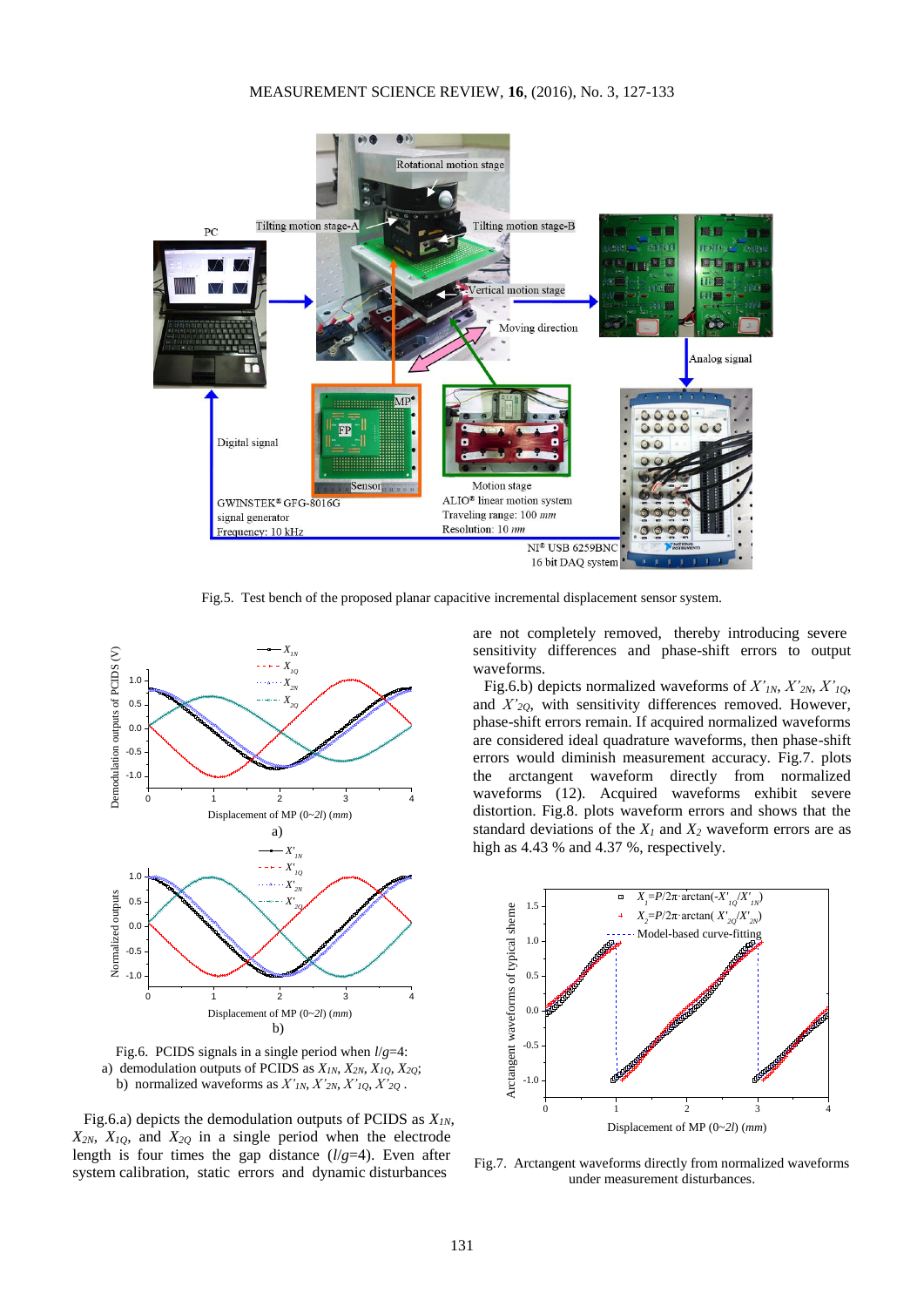The decoupling method in (14) and (15) removes the influences of sensitivity differences and phase-shift errors, theoretically. Fig.9. shows the acquired arctangent waveform from (14), with displacement measurement in *X*  direction as an example. The waveform from (14) is more linear than the waveforms in Fig.7. After applying PSA interpolation method when *N*=8, 16 pulses are generated in a full period. Calculating the displacement information in the last pulse ensures that fine displacement can be achieved from (16).



Fig.8. Waveform errors of arctangent signals directly from normalized waveforms under measurement disturbances.



Fig.9. PSA waveform when *N*=8.

Fig.10. depicts the waveform errors of the measured PSA waveform in a single period. Results show that the PSA waveform has less than 3 % nonlinearity errors to arctangent waveforms, and the standard deviation is as low as 1.72 %. PCIDS signals are not actually in perfect sinusoidal or cosine model. Thus, 1.72 % waveform error remains. Otherwise, the PSA method can still improve signal linearity. Specific causes of this error include parasitic capacitance, humidity, temperature, and thickness of capacitor electrodes. These results indicate that the effects of static errors and dynamic disturbances have been mostly removed. Thus, the PSA displacement interpolation method in Sec. 3 ensures the satisfactory performance of PCIDS even under measurement disturbances.



Fig.10. Waveform errors of *Xnominal* from PSA interpolation method under measurement disturbances.

## 5. CONCLUSION

This paper proposes a novel PSA interpolation method to reduce the influences of static errors and dynamic disturbances on PCIDS accurate measurement. On the basis of the acquired PCIDS capacitance model against static and dynamic disturbances, PSA interpolation method first removes the phase-shift errors and sensitivity differences by applying a particular arctangent function. Measurement resolution is then improved by combining coarse measurement and fine estimation. Experiments show that waveform errors decreased significantly from more than 4 % to 1.72 % after applying the PSA interpolation method. Advantages of the PSA interpolation method are validated.

# ACKNOWLEDGMENT

The authors would like to thank the financial supports by National Natural Science Foundation of China (Grant No. 51405263, 51275272, 51275465).

#### **REFERENCES**

- [1] Barker, M.J., Colclough, M.S. (1997). A two-dimensional capacitive position transducer with rotation output. *Review of [Scientific Instruments](http://www.baidu.com/link?url=eINGwnoE2YRuJH_NYI2eiOgQhn77IXu8edi-W6eEOjsGN5UI53YDM5h9nNN1V5lxbEvjizDK5MxelJdgBsgW6a)*, 68 (8), 3238-3240.
- [2] Yu, H., Zhang, L., Shen, M. (2015). Novel capacitive displacement sensor based on interlocking stator electrodes with sequential commutating excitation. *Sensors and Actuators A* - *Physical*, 230, 94-101.
- [3] Ahn, H.J. (2006). A cylindrical capacitive sensor (CCS) for both radial and axial motion measurements. *Measurement Science [and Technology](http://www.baidu.com/link?url=zLeN4Fbv_r6UZVeyljU8JbxiPKIn_GGWG2lzrIM9WKkTlErIPuCCtscZ2EQIxTDX)*, 17 (7), 2027- 2034.
- [4] Kuijpers, A.A., Krijnen, G.J.M., Wiegerink, R.J., Lammerink, T.S.J., Elwenspoek, M. (2006). A micromachined capacitive incremental position sensor: Part 1. Analysis and simulations. *Journal of Micromechanics* and *[Microengineering](http://www.baidu.com/link?url=WeYubo3yBW2GTlwqnsiXyWzuUS_84MAu42koQPUsDJ_3V-bAPeHXdzvkYLvlEKo9CeYLvAXsRpisbEfcDOdJLK)*, 16 (6), S116- S124.
- [5] Kim, M., Moon, W., Yoon, E., Lee, K.R. (2006). A new capacitive displacement sensor with high accuracy and long-range. *Sensors and Actuators A* - *Physical*, 130, 135-141.